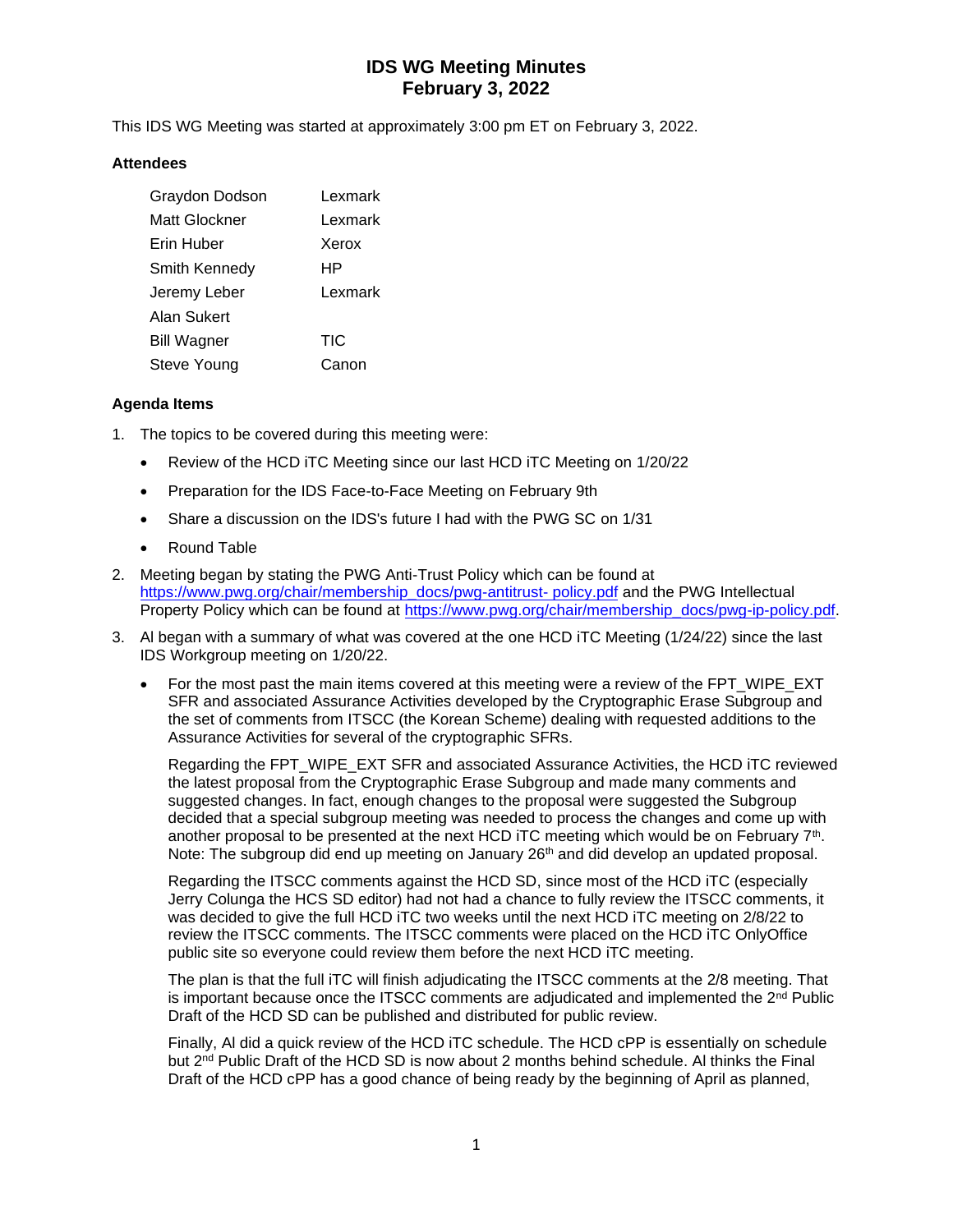## **IDS WG Meeting Minutes February 3, 2022**

although there still are some important issues that need to be resolved which he will discuss at the IDS presentation at the Face-to-Face (F2F) next Wednesday (2/9).

However, assuming the 2<sup>nd</sup> Public Draft of the HCD SD goes out the middle of February, the plan was to give reviewers one month to review the document. Al's hope is the implementing the ITSSC comments will mean that there will not be too many technical comments against the 2<sup>nd</sup> Public Draft of the HCD SD. However, Al's best guess is that the HCD cPP and HCD SD will likely get published sometime in July 2022.

Given that the HCD iTC was formed in Feb 2020, that would put the publishing on Version 1.0 some 2-1/2 years after the iTC was formed. Considering the 2600 PPs took 5+ years to be developed and the HCD PP 3+ (almost 4) years to be developed, getting the HCD cPP/SD in 2- 1/2 years would not be bad at all.

4. Al then discussed a topic he will be presenting at the IDS F2F Meeting on 2/9. One suggestion back at the 12/16 IDS Meeting was that we follow-up on some of the special topics covered in 2021. Al decided to follow-up on the Cybersecurity Executive Order issued by the White House in May 2021.

Al showed the meeting attendees a document he put together that showed what had been done to implement this Executive Order in 2021. He will present highlights of this document at the F2F, but he went through some of the highlights at the meeting. Some of the key steps that were done to implement the Executive Order in 2021 were:

- NIST Published Guidelines Recommending Minimum Standards for Vendor Verification of Their Software Source Codes. These guidelines were based on verification standards using (1) Threat Modeling; (2) Automated Testing; (3) Code-Based (Static) Analysis; (4) Dynamic Analysis; (5) Check Included Software; and (6) Fix Bugs.
- NIST Published Preliminary Guidelines for Enhancing Software Supply Chain Security as part of NIST SP 800-161 Rev 1. These guidelines describe key cybersecurity supply chain risk management (C-SCRM) practices for managing exposures to cybersecurity risks, threats, and vulnerabilities throughout the supply chain and developing appropriate response strategies presented by the supplier, the supplied products, services, and the supply chain.
- NIST issued three reports related to cloud security: (1) the Second Draft NIST Internal Report (IR) [8320,](https://nvlpubs.nist.gov/nistpubs/ir/2021/NIST.IR.8320-draft2.pdf) "Hardware-Enabled Security: Enabling a Layered Approach to Platform Security for Cloud and Edge Computing Use Cases"; (2) [Draft NIST IR 8320B,](https://nvlpubs.nist.gov/nistpubs/ir/2021/NIST.IR.8320B-draft.pdf) "Hardware-Enabled Security: Policy-Based Governance in Trusted Container Platforms"; and (3) [Draft NIST Publication \(SP\) 1800-19,](https://www.nccoe.nist.gov/sites/default/files/library/sp1800/tc-nist-sp1800-19-draft2.pdf) "Trusted Cloud: Security Practice Guide for VMware Hybrid Cloud Infrastructure as a Service (IaaS) Environments."
- Cybersecurity and Infrastructure Security Agency (CISA) Published Cybersecurity Incident Response and Vulnerability Response Playbooks – an Incident Response Playbook covers incidents that involve confirmed malicious cyber activity and for which a "major incident" (as defined by the Office of Management and Budget) has been declared or not yet reasonably ruled out and a Vulnerability Response Playbook that applies to any vulnerability "that is observed to be used by adversaries to gain unauthorized entry into computing resources."
- NIST Published Security Guidance for Internet of Things Devices [Establishing IoT Device](https://nvlpubs.nist.gov/nistpubs/SpecialPublications/NIST.SP.800-213.pdf)  [Cybersecurity Requirements](https://nvlpubs.nist.gov/nistpubs/SpecialPublications/NIST.SP.800-213.pdf) (NIST Special Publication (SP) 800-213) that overviews areas of consideration for organizations when determining the applicable cybersecurity requirements for an IoT device and (2) a revised [IOT Device Cybersecurity Requirements Catalog](https://nvlpubs.nist.gov/nistpubs/SpecialPublications/NIST.SP.800-213A.pdf) (NIST SP 800- 213A) that contains controls similar to NIST SP 800-53.

Al indicated that he will dive deeper into some of these new areas, especially the NIST SPs for presentation at future IDS WG meetings. The full document Al prepared has numerous other links and much more detail on these and other items that were accomplished such as workshops in support of the Executive Order. The full document is located at [https://ftp.pwg.org/pub/pwg/ids/Presentation/Cybersecurity Executive Order Updates.pdf](https://ftp.pwg.org/pub/pwg/ids/Presentation/Cybersecurity%20Executive%20Order%20Updates.pdf)